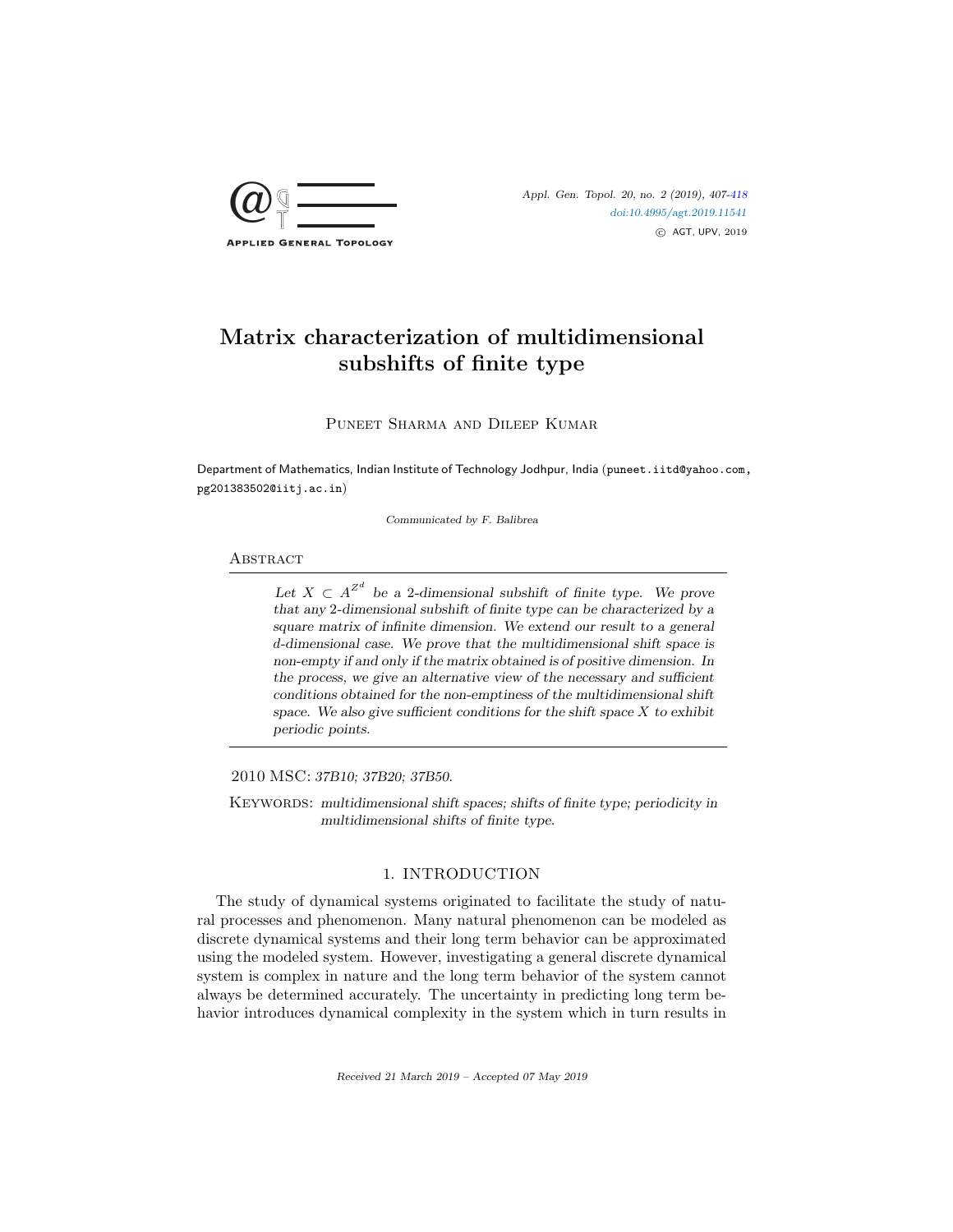erroneous behavior of the modeled system. Thus, there is a need to develop tools to facilitate the study of a general dynamical system which are not erroneous and can model the physical system with the sufficient accuracy. Symbolic dynamics is one of such tools which are structurally simpler and can be used to model the physical system with desired accuracy. In one of the early studies, Jacques Hadamard used symbolic dynamics to study the geodesic flows on surfaces of negative curvature  $[6]$ . Claude Shennon applied symbolic dynamics to the field of communication to develop the mathematical theory of communication systems [14]. Since then the topic has found applications in areas like data storage, data transmission and planetary motion to name a few. The area has also found significant applications in various branches of science and engineering [9, 11]. Its simpler structure and easy computability can be used to investigate any general dynamical system. Infact, it is known that every discrete dynamical system can be embedded in a symbolic dynamical system with appropriate number of symbols  $[5]$ . Thus, to investigate a general discrete dynamical system, it is sufficient to study the shift spaces and its subsystems.

Multidimensional shift spaces has been a topic of interest to many researchers. In one of the early works, Berger investigated multidimensional subshifts of finite type over finite number of symbols. He proved that for a multidimensional subshift, it is algorithmically undecidable whether an allowed partial configuration can be extended to a point in the multidimensional shift space [3]. Consequently, he observed that it is algorithmically undecidable to verify the non-emptiness of a multidimensional shift defined by a set of finite forbidden patterns. In [13], the author gives examples to show that a multidimensional shift space may or may not contain any periodic points. These results unraveled the uncertainty associated with a multidimensional shift space and attracted attention of several researchers around the globe. As a result, several researchers have explored the field and a lot of work has been done [1, 2, 4, 7, 8, 10, 12]. In [12], authors proved that multidimensional shifts of finite type with positive topological entropy cannot be minimal. In fact, if  $X$  is subshift of finite type with positive topological entropy, then  $X$  contains a subshift which is not of finite type, and hence contains infinitely many subshifts of finite type. In the same paper, the authors proved that every shift space  $X$  contains an entropy minimal subshift Y, i.e., a subshift Y of X such that  $h(Y) = h(X)$ . While [1] investigated mixing properties of multidimensional shift of finite type, [2] investigated minimal forbidden patterns for multidimensional shift spaces. In [4], authors exhibit mixing  $\mathbb{Z}^d$  shifts of finite type and sofic shifts with large entropy. However, they establish that such systems exhibit poorly separated subsystems. They give examples to show that while there exists  $\mathbb{Z}^d$  mixing systems such that no non-trivial full shift is a factor for such systems, they provide examples of sofic systems where the only minimal subsystem is a single point. In [8], for multidimensional shifts with  $d \geq 2$ , authors proved that a real number  $h \geq 0$  is the entropy of a  $\mathbb{Z}^d$  shift of finite type if and only if it is the infimum of a recursive sequence of rational numbers. In [7], Hochman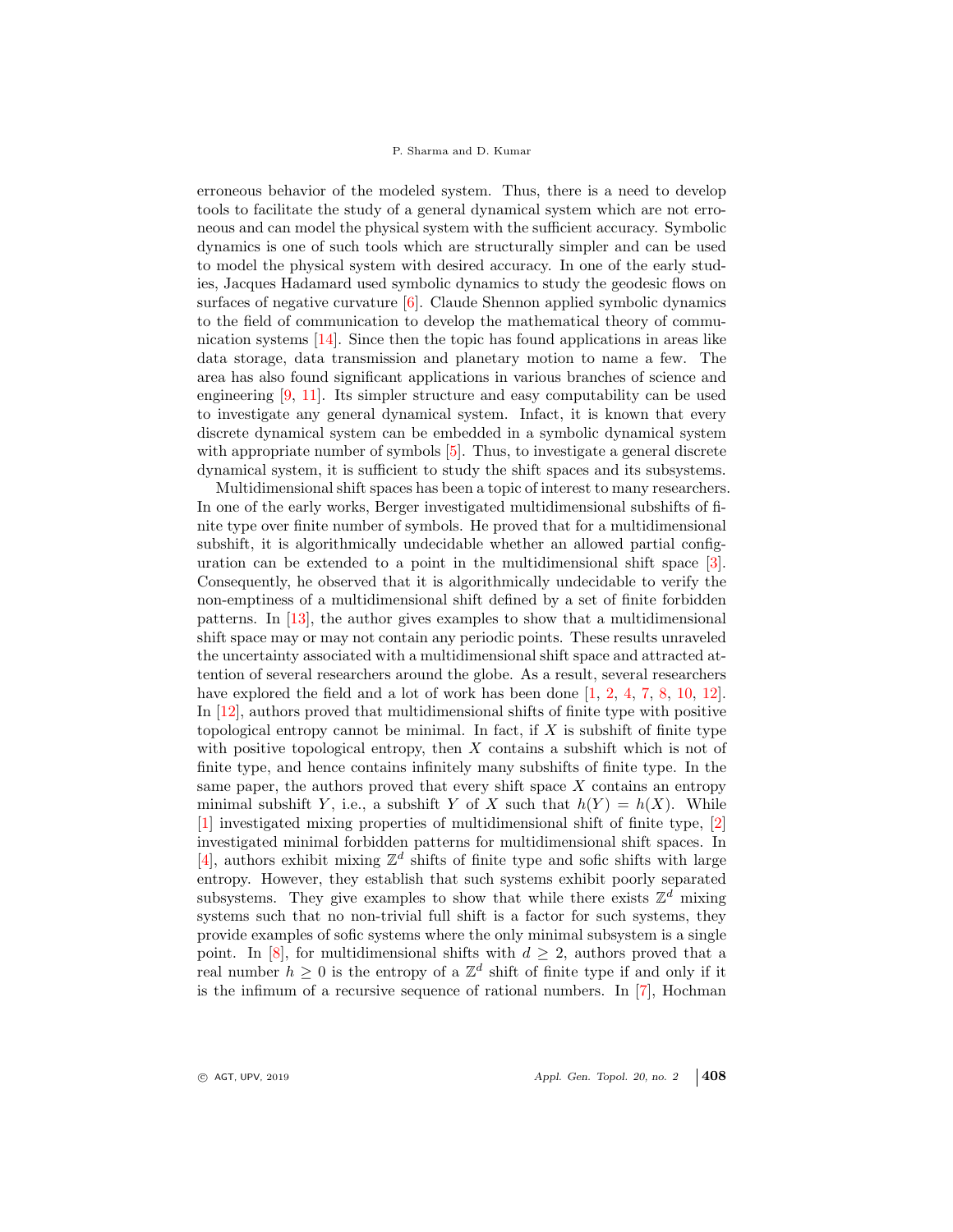improved the result and showed that  $h \geq 0$  is the entropy of a  $\mathbb{Z}^d$  effective dynamical system if and only if it is the lim inf of a recursive sequence of rational numbers. The problem of determining which class of shifts have a dense set of periodic points is still open. For two-dimensional shifts, Lightwood proved that strongly irreducible shifts of finite type have dense set of periodic points [10]. However, the problem is still open for shifts of dimension greater than two.

Let  $A = \{a_i : i \in I\}$  be a finite set and let d be a positive integer. Let the set A be equipped with the discrete metric and let  $A^{\mathbb{Z}^d}$ , the collection of all functions  $c: \mathbb{Z}^d \to A$  be equipped with the product topology. Any such function c is called a configuration over A. Any configuration c is called periodic if there exists  $u \in \mathbb{Z}^d$   $(u \neq 0)$  such that  $c(v + u) = c(v) \quad \forall v \in \mathbb{Z}^d$ . The set  $\Gamma_c = \{w \in \mathbb{Z}^d : c(v+w) = c(v) \ \forall v \in \mathbb{Z}^d\}$  is called the lattice of periods for the configuration c. The function  $\mathcal{D}: A^{\mathbb{Z}^d}\times A^{\mathbb{Z}^d}\to \mathbb{R}^+$  be defined as  $\mathcal{D}(x, y) = \frac{1}{n+1}$ , where *n* is the least non-negative integer such that  $x \neq y$  in  $R_n = [-n, n]^d$ , is a metric on  $A^{\mathbb{Z}^d}$  and generates the product topology. For any  $a \in \mathbb{Z}^d$ , the map  $\sigma_a: A^{\mathbb{Z}^d}\to A^{\mathbb{Z}^d}$  defined as  $(\sigma_a(x))(k)=x(k+a)$  is a d-dimensional shift and is a homeomorphism. For any  $a, b \in \mathbb{Z}^d$ ,  $\sigma_a \circ \sigma_b = \sigma_b \circ \sigma_a$  and hence  $\mathbb{Z}^d$  acts on  $A^{\mathbb{Z}^d}$  through commuting homeomorphisms. A set  $X \subseteq A^{\mathbb{Z}^d}$  is  $\sigma_a$ -invariant if  $\sigma_a(X) \subseteq X$ . Any set  $X \subseteq A^{\mathbb{Z}^d}$  is shift-invariant if it is invariant under  $\sigma_a$ for all  $a \in \mathbb{Z}^d$ . A non-empty, closed shift invariant subset of  $A^{\mathbb{Z}^d}$  is called a shift space. If  $Y \subseteq X$  is a closed, nonempty shift invariant subset of X, then Y is called a subshift of X. For any nonempty  $S \subset \mathbb{Z}^d$ , the projection map  $\pi_S : A^{\mathbb{Z}^d} \to A^S$  defined as  $\pi_S = A^{\mathbb{Z}^d}|_S$  projects the elements of  $A^{\mathbb{Z}^d}$  to  $A^S$ . Any element in  $A<sup>S</sup>$  is called a pattern over S. A pattern is said to be finite if it is defined over a finite subset of  $\mathbb{Z}^d$ . A pattern q over S is said to be extension of the pattern p over T if  $T \subset S$  and  $q|_T = p$ . The extension q is said to be proper extension if  $T \cap Bd(S) = \phi$ , where  $Bd(S)$  denotes the boundary of S. Let F be a given set of finite patterns (possibly over different subsets of  $\mathbb{Z}^d$ ) and let  $X = \{x \in A^{\mathbb{Z}^d} : \text{any pattern from } \mathcal{F} \text{ does not appear in } x\}.$  The set X defines a subshift of  $\mathbb{Z}^d$  generated by set of forbidden patterns  $\mathcal{F}$ . If the set  $\mathcal F$  is a finite set of finite patterns, we say that the shift space  $X$  is a shift of finite type. We say that a pattern is allowed if it is not an extension of any forbidden pattern. We denote the shift space generated by the set of forbidden patterns  $\mathcal F$  by  $X_{\mathcal F}$ . Two forbidden sets  $\mathcal F_1$  and  $\mathcal F_2$  are said to be equivalent if they generate the same shift space, i.e.  $X_{\mathcal{F}_1} = X_{\mathcal{F}_2}$ . A forbidden set  $\mathcal F$ of patterns is called minimal for the shift space X if  $\mathcal F$  is the set with least cardinality such that  $X = X_{\mathcal{F}}$ . It is worth mentioning that a shift space X is of finite type if and only if its minimal forbidden set is a finite set of finite patterns. It may be noted that the shift space can equivalently be defined in terms of the allowed patterns. For a shift space X and any set  $S \subset \mathbb{Z}^d$ , let  $\mathcal{A}_S = \{x \in A^S : x = \pi_S(y), \text{ for some } y \in X\}.$  Then,  $\mathcal{A}_S$  is the set of allowed patterns (for X) over S. The set  $\mathcal{A} = \bigcup$ S⊂Z<sup>d</sup>  $A_S$  is called the language

 $\circ$  AGT, UPV, 2019  $\circ$  Appl. Gen. Topol. 20, no. 2 409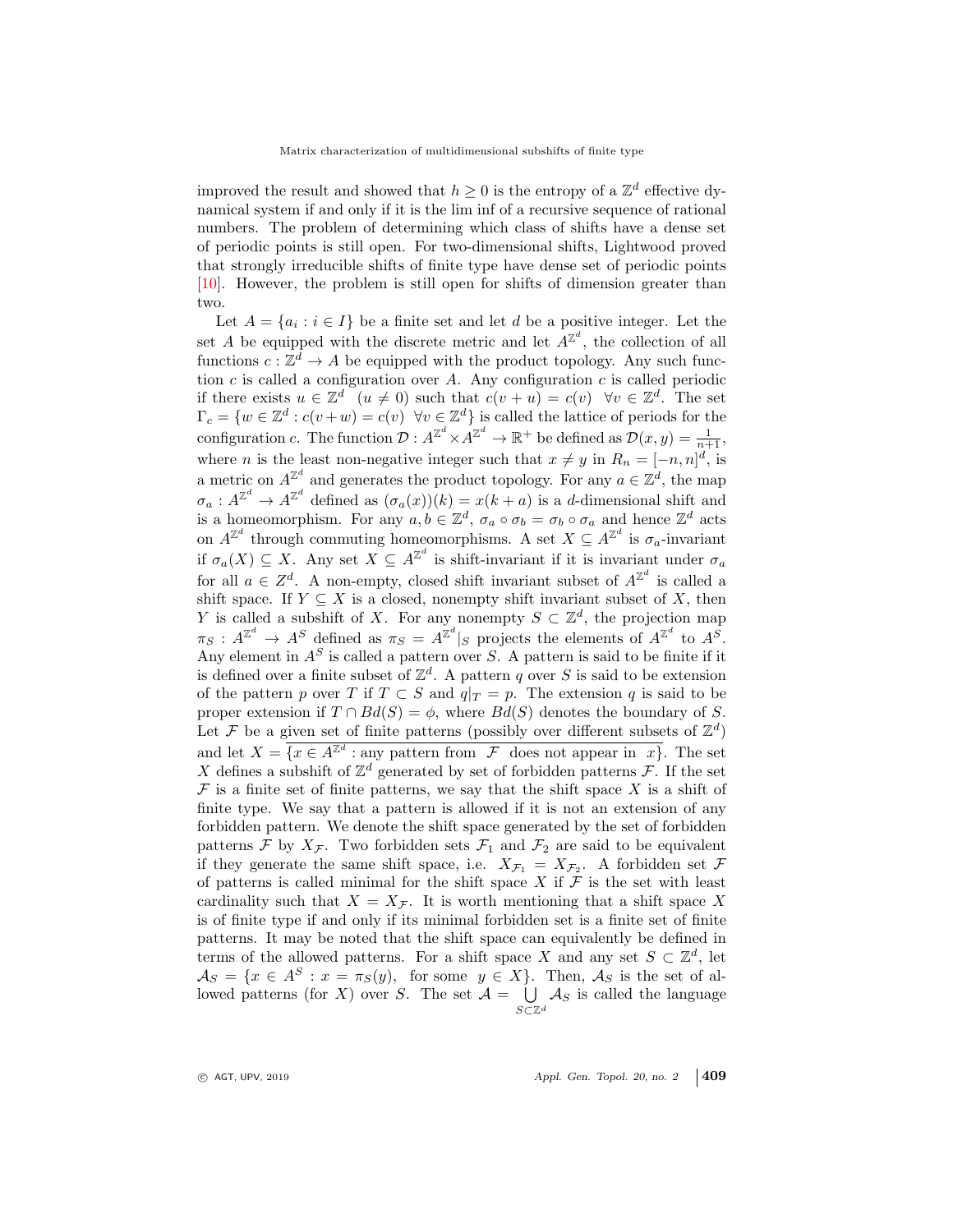## P. Sharma and D. Kumar

for the shift space X. Given a set  $S \subset \mathbb{Z}^d$  and a set of patterns  $P$  in  $A^S$ , the set  $X = X(S, \mathcal{P}) = \overline{\{x \in A^{\mathbb{Z}^d} : \pi_S \circ \sigma^n(x) \in \mathcal{P} \text{ for every } n \in \mathbb{Z}^d\}}$  is a subshift generated by the (allowed) patterns  $P$ . Refer  $[2, 12]$  for details.

Let M be a square  $0 - 1$  matrix (possibly infinite) with indices  $\{i : i \in \mathfrak{I}\}.$ We say that the index i is u-related to j if  $M_{ii} = 1$ . Let the collection of indices u-related to j be denoted by  $R_j^u$ . We say that the indices j is d-related to i if  $M_{ji} = 1$ . Let the collection of indices d-related to i be denoted by  $R_i^d$ . It may be noted that i is u-related to j if and only if j is d-related to i. The non-empty subset R of the index set J is said to be complementary if for each  $i \in \mathcal{R}$ , there exists j,  $\mathfrak{k} \in \mathfrak{K}$  such that j is *u*-related to i and  $\mathfrak{k}$  is *d*-related to i.

In this paper we investigate some of the questions raised in [3]. In the process we address the problem of non-emptiness and existence of periodic points for a multidimensional shift of finite type. We prove that the any 2-dimensional shift of finite type can be characterized by an infinite square matrix (possibly of infinite dimension). We prove that the elements of a shift of finite type can equivalently be characterized by limits of periodic configurations arising from allowed cubes for the shift space  $X$ . We investigate the non-emptiness problem using complementary set of indices. We extend our results to a general d-dimensional case. We also give sufficient condition ensuring existence of periodic points for a shift space X.

## 2. Main results

**Proposition 2.1.** X is a d-dimensional shift of finite type  $\implies$  there exists a set C of d-dimensional cubes such that  $X = X_{\mathcal{C}}$ .

*Proof.* Let X be a shift of finite type and let  $\mathcal F$  be the minimal forbidden set of patterns for the shift space  $X$ . It may be noted that  $\mathcal F$  contains finitely many patterns defined over finite subsets of  $\mathbb{Z}^d$ . For any pattern p in F, let  $l_p^i$  be the length of the pattern p in the i-th direction. Let  $l_p = \max\{l_p^i : i = 1, 2, ..., d\}$ denote the width of the pattern p and let  $l = \max\{l_p : p \in \mathcal{F}\}\$ . Let  $\mathbb{C}_l$  be the collection of d-dimensional cubes of length l and let  $\mathbb{E}_{\mathcal{F}}$  denote the set of extensions of patterns in F. Let  $\mathcal{C} = \mathbb{C}_l \cap \mathbb{E}_{\mathcal{F}}$ . It may be observed that if p is a pattern with width  $l$ , forbidding a pattern  $p$  for  $X$  is equivalent to forbidding all extensions q of p in  $C_l$ . Thus, each pattern in the forbidden set of width l can be replaced by an equivalent forbidden set of cubes of length  $l$  and  $\mathcal C$  is an equivalent forbidden set for the shift space X. Consequently,  $X = X_{\mathcal{C}}$  and the proof is complete.

Remark 2.2. The above result proves that every d-dimensional shift of finite type is generated by a set of cubes of fixed finite length. Such a consideration leads to an equivalent forbidden set which in general is not minimal. The above result constructs an equivalent forbidden set by considering all the cubes which are extension of the set of patterns in  $\mathcal{F}$ . However, the cardinality of the new set can be reduced by considering only those cubes which are not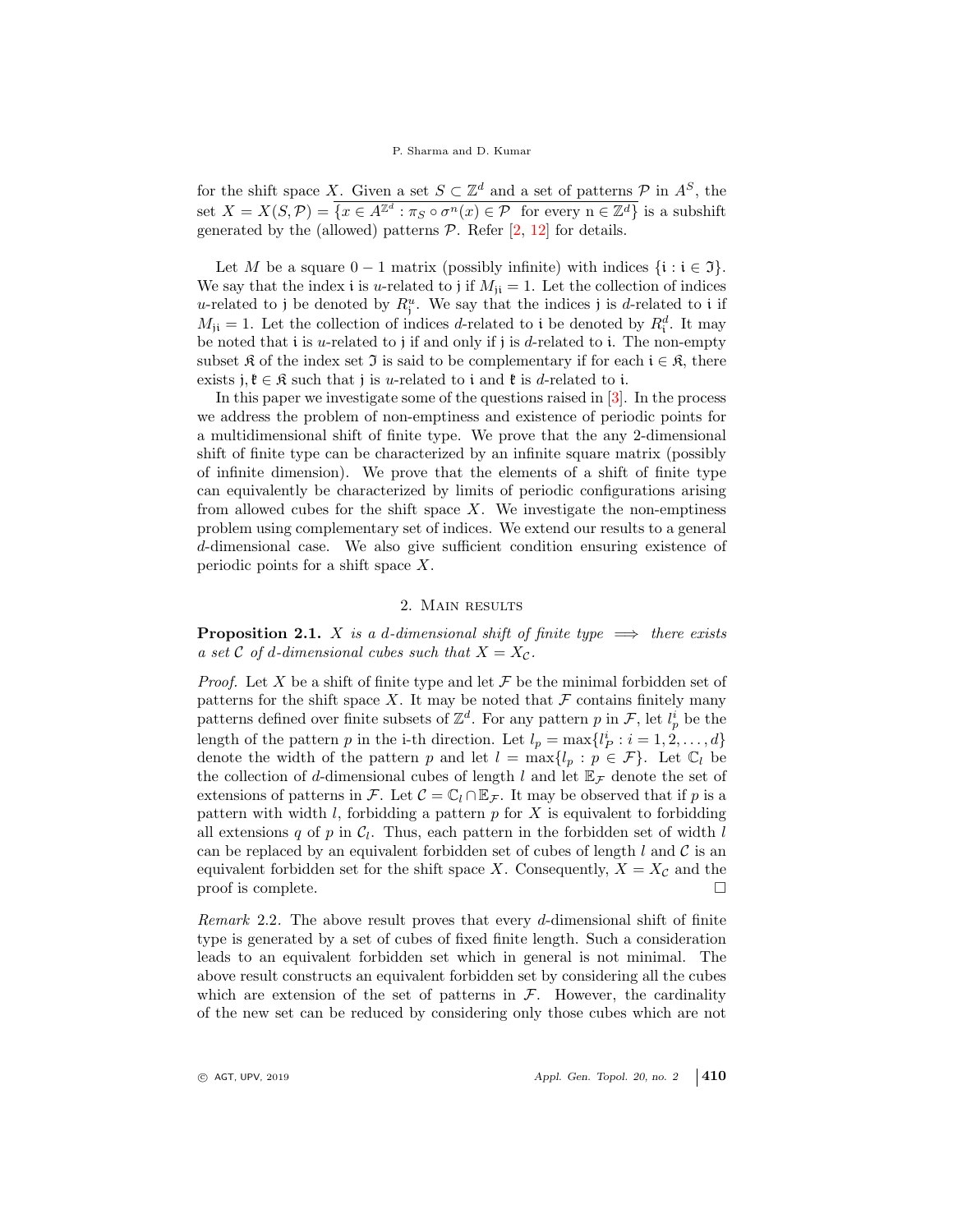proper extensions of patterns in  $\mathcal F$  (but are of same size l). Such a construction reduces the cardinality of the forbidden set considerably and hence reduces the complexity of the system. It may be noted that the forbidden set obtained on reduction is still not minimal. However, the d-dimensional cubes generating the elements of  $X$  are of same size and can be used for generating the shift space X. We say that a shift of finite type  $X$  is generated by cubes of length  $l$ if there exists a set of cubes C of length l such that  $X = X_{\mathcal{C}}$ .

**Proposition 2.3.** Every 2-dimensional shift of finite type  $X$  can be characterized by an infinite square matrix.

*Proof.* Let X be a 2-dimensional shift of finite type and let  $\mathcal F$  be the equivalent set of forbidden cubes (of fixed length, say l) for the space X. Let  $A$  be the generating set of cubes (of length  $l$ ) for the space X. It may be noted that as cubes of length  $l$  form a generating set for the shift space  $X$ , to verify whether any  $x \in A^{\mathbb{Z}^d}$  belongs to X, it is sufficient to examine strips of height l in x.

Let 
$$
\mathcal{A}^2 = \{ \begin{pmatrix} S_1 \\ S_2 \end{pmatrix} : S_1, S_2 \in \mathcal{A}, \begin{pmatrix} S_1 \\ S_2 \end{pmatrix} \}
$$
 is allowed in X}.

By construction,  $\mathcal{A}^2$  is a finite set of  $2l \times l$  allowed rectangles, say  $\{a_1, a_2, \ldots, a_k\}$ , generating the shift space X.

Define a  $k \times k$  matrix M as

$$
M_{ij} = \begin{cases} 0, & (a_i a_j) \text{ is forbidden in } X; \\ 1 & (a_i a_j) \text{ is allowed in } X; \end{cases}
$$

Then, the sequence space corresponding to the matrix  $M, \Sigma_M = \{(x_n) :$  $M_{x_ix_{i+1}} = 1$ ,  $\forall i$  generates all allowed infinite strips(of height 2l) in X. It may be noted that any element in  $\Sigma_M$  is element of the form  $\begin{pmatrix} P \\ C \end{pmatrix}$  $\overline{Q}$  $\Big)$ , where P and Q are allowed infinite strips of height l.

Generate an infinite matrix  $\mathfrak{M}$ , indexed by allowed infinite strips of height l, using the following algorithm:

- (1) Pick any  $\begin{pmatrix} P \\ C \end{pmatrix}$  $\it{Q}$  $\Big) \in \Sigma_M$  and index first two rows and columns of the matrix by P and Q. Set  $\mathfrak{m}_{QP} = 1$ .
- (2) For each  $\begin{pmatrix} P \\ C \end{pmatrix}$  $\it{Q}$  $\Big) \in \Sigma_M$ , if the rows and columns indexed P and Q exist, set  $\mathfrak{m}_{QP} = 1$ . Else, label next row and/or column as P and/or Q (whichever required) and set  $\mathfrak{m}_{QP} = 1$ .
- (3) In the infinite matrix generated in step 2, set  $\mathfrak{m}_{QP} = 0$ , if  $\mathfrak{m}_{QP}$  has so far not been assigned a value.
- (4) In the infinite matrix obtained, if there exists an index  $P$  such that the P-th row or column is zero, delete the P-th row and column from the matrix generated.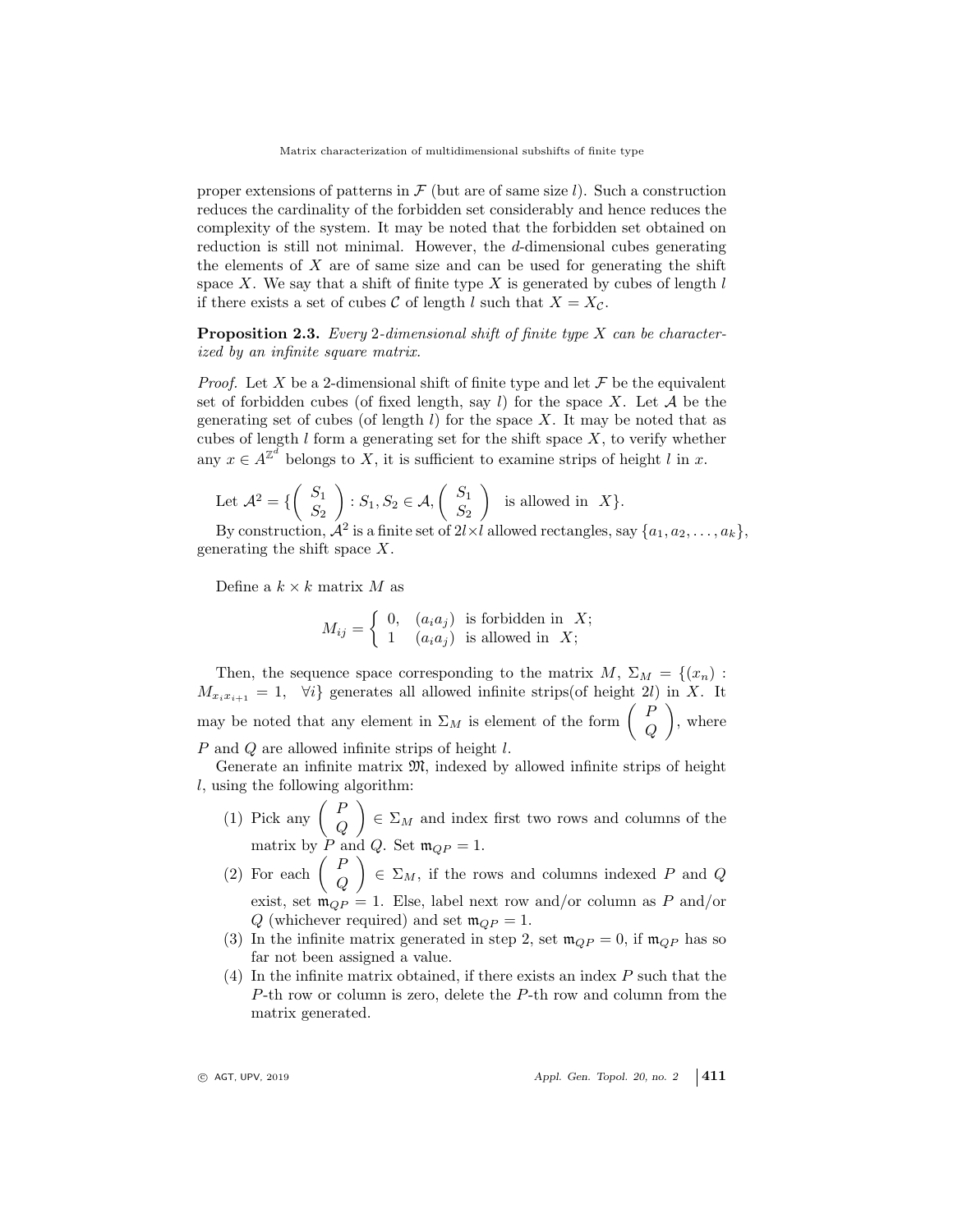The above algorithm generates an infinite 0-1 matrix where  $\mathfrak{m}_{OP} = 1$  if and only if  $\begin{pmatrix} P \\ C \end{pmatrix}$  $\it{Q}$ is allowed in X, where  $P$  and  $Q$  are allowed infinite strips (of height l) in X. Let  $\Sigma_{\mathfrak{M}}$  be the sequence space associated with the matrix M. Consequently, any sequence in  $\Sigma_{\mathfrak{M}}$  gives a vertical arrangement of infinite allowed strips (of height  $l$ ) such that the arrangement is allowed in  $X$  and hence generates an element in  $X$ . Conversely, any element in  $X$  is a sequential (vertical) arrangement of infinitestrips of height l and hence is generated by a sequence in  $\Sigma_{\mathfrak{M}}$ . Consequently,  $X = \Sigma_{\mathfrak{M}}$  and the proof is complete.

*Remark* 2.4. The above result characterizes elements of the shift space  $X$  by a infinite square matrix  $\mathfrak{M}$ . It may be noted that if row/column for an index A is zero, the algorithm deletes the row and column with index A. Such a criteria reduces the size of the matrix and will result in a matrix of dimension 0, if the shift space is empty. Further, the characterization of the space may yield a matrix of infinite (uncountable) dimension. Consequently, it is undecidable whether a shift of finite type generated by set of cubes  $A$  is non-empty. It may be noted that although the algorithm does not guarantee a positive dimensional matrix, if the shift space  $X$  is non-empty the matrix generated is definitely of positive dimension and characterizes the elements in  $X$ . Further, as each row/column of the matrix generated has atleast one non-zero entry, each block indexing the matrix can be extended to an element of  $X$ . Consequently, any submatrix of the matrix  $\mathfrak{M}$  cannot generate the shift space X. In light of the remark stated, we get the following result.

Corollary 2.5. A 2-dimensional shift of finite type is non-empty if and only if the characterizing matrix M is of positive dimension. Further, any proper submatrix of the matrix  $\mathfrak{M}$  generates a proper subshift and hence the matrix  $\mathfrak{M}$ is minimal.

Remark 2.6. It may be noted that although the above algorithm characterizes the elements of the shift space using (possibly) a matrix of infinite dimension, the same can be achieved by approximating each point of  $X$  by a sequence of periodic points (which may not lie in the shift space X). To illustrate, let  $A$  is the collection of generating cubes (of size  $l$ ) of X and let  $\mathcal{A}^r$  be the collection of all allowed cubes of  $r \times r$  obtained by  $r \times r$  arrangement of elements of A. Let  $X_r$  denote the all periodic configurations arising from the collection  $A^r$ . Then  $X = \bigcap^{\infty}$  $\bigcap_{k=1} X_k$  and hence any element of the shift space can be obtained by approximation through periodic points (which may not lie in  $X$  themselves). Hence we get the following result.

Proposition 2.7. Any point in a 2-dimensional shift of finite type can be approximated by a sequence of periodic points.

*Proof.* Let A denote the collection of generating cubes (of size l) of X and  $\mathcal{A}^r$ be the collection of all allowed cubes of  $r \times r l$  obtained by  $r \times r$  arrangement of elements of  $A$ . Note that as all central blocks of an element in X are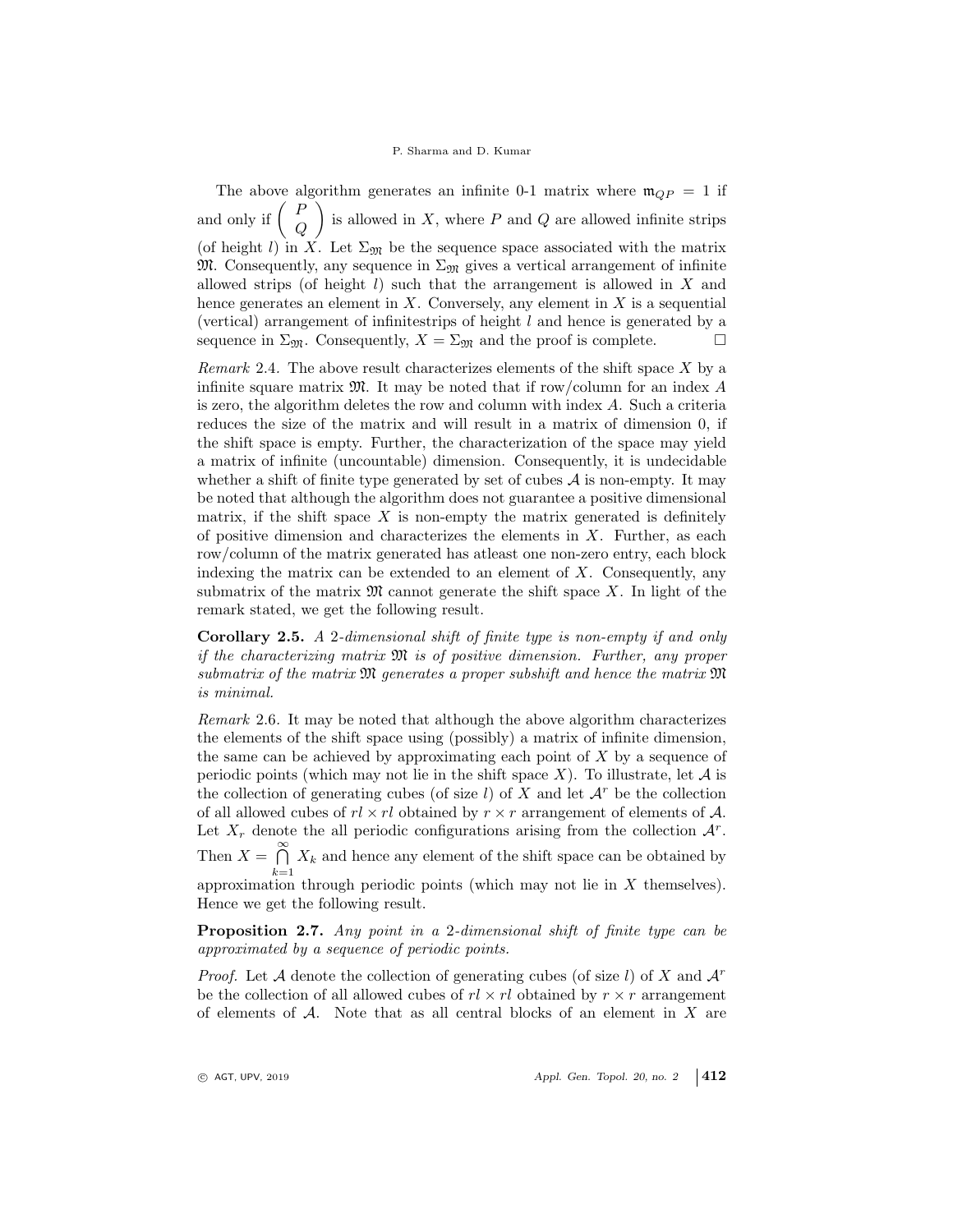allowed, any element is a limit of periodic configurations (generated by its central blocks). Also, if x is a limit of periodic configurations arising from the collection  $\mathcal{A}^r$ , then any central block of x is allowed and hence x is an element of the shift space  $X$  (proof follows from the fact that any element belongs to  $X$  if and only if all central blocks of x are allowed in X). Consequently  $X = \bigcap_{n=1}^{\infty} X$  $\bigcap_{k=1} X_k$ and the proof is complete.

Remark 2.8. For a shift space X, with generating set of cubes of height  $l$ , let  $\mathcal L$  denote set of all allowed infinite strips of height l. Recalling the notions of u-related indices for a square matrix  $M$ , for any two infinite strips  $P, Q$  of height l, we say that P is u-related (d-related) to Q if P and Q are indices of M such that  $M_{QP} = 1$  ( $M_{PQ} = 1$ ). Further, generalizing the definition, a family of allowed infinite strips of height l is complementary if for each P in  $\mathcal L$  there exists infinite strips  $Q, R \in \mathcal{L}$  such that  $Q$  is u-related to P and R is d-related to P. Thus, the algorithm generates u-related  $(d$ -related) infinite strips for the shift space  $X$  which in turn generates an arbitrary element of  $X$ . As any element of the shift space is a sequential arrangement of u-related  $(d$ -related) infinite strips, the characterization of the elements of the space  $X$  by a matrix  $\mathfrak{M}$  is equivalent to finding all the u-related (d-related) pairs of infinite strips for the space X. As any infinite strip of height  $l$  (say P) can be extended to an element of X only if there exists infinite strips  $Q, R$  of height l such that  $Q$  is u-related to  $P$  and  $R$  is d-related to  $P$ , only members of complementary family can form the building blocks for an element of  $X$ . As a result, we get the following corollary.

**Corollary 2.9.** Let  $X$  be a multidimensional shift space generated by cubes of length l and let  $\mathfrak B$  be the infinite strips of height l allowed in X. Then, the shift space  $X$  is non-empty if and only if there exists non-empty set of indices  $\mathfrak{B}_0 \subseteq \mathfrak{B}$  such that  $\mathfrak{B}_0$  is complementary.

Remark 2.10. The above result provides an alternate view of the criteria established for the non-emptiness of the space  $X$ . Although the matrix generated characterizes the elements of the shift space  $X$ , one does not require the matrix M for establishing the non-emptiness for the shift space. The set of indices of the matrix may be observed at each iteration and existence of a complementary subfamily can be used to establish the non-emptiness of the space  $X$ . However, as the algorithm does not provide any optimal technique for picking the block  $\sqrt{ }$ P  $\it{Q}$  $\setminus$ at each iteration, such a consideration does not reduce the time complexity of the problem. However, algorithms for optimal selection of the infinite blocks  $\begin{pmatrix} P \\ C \end{pmatrix}$  $\it{Q}$  may be proposed which in turn may reduce the time complexity of the algorithm. As an extension of the proposed algorithm characterizes the elements of a d-dimensional shift space, similar results are true for a general d-dimensional shift of finite type. For the sake of completion, we include the proof of the result below.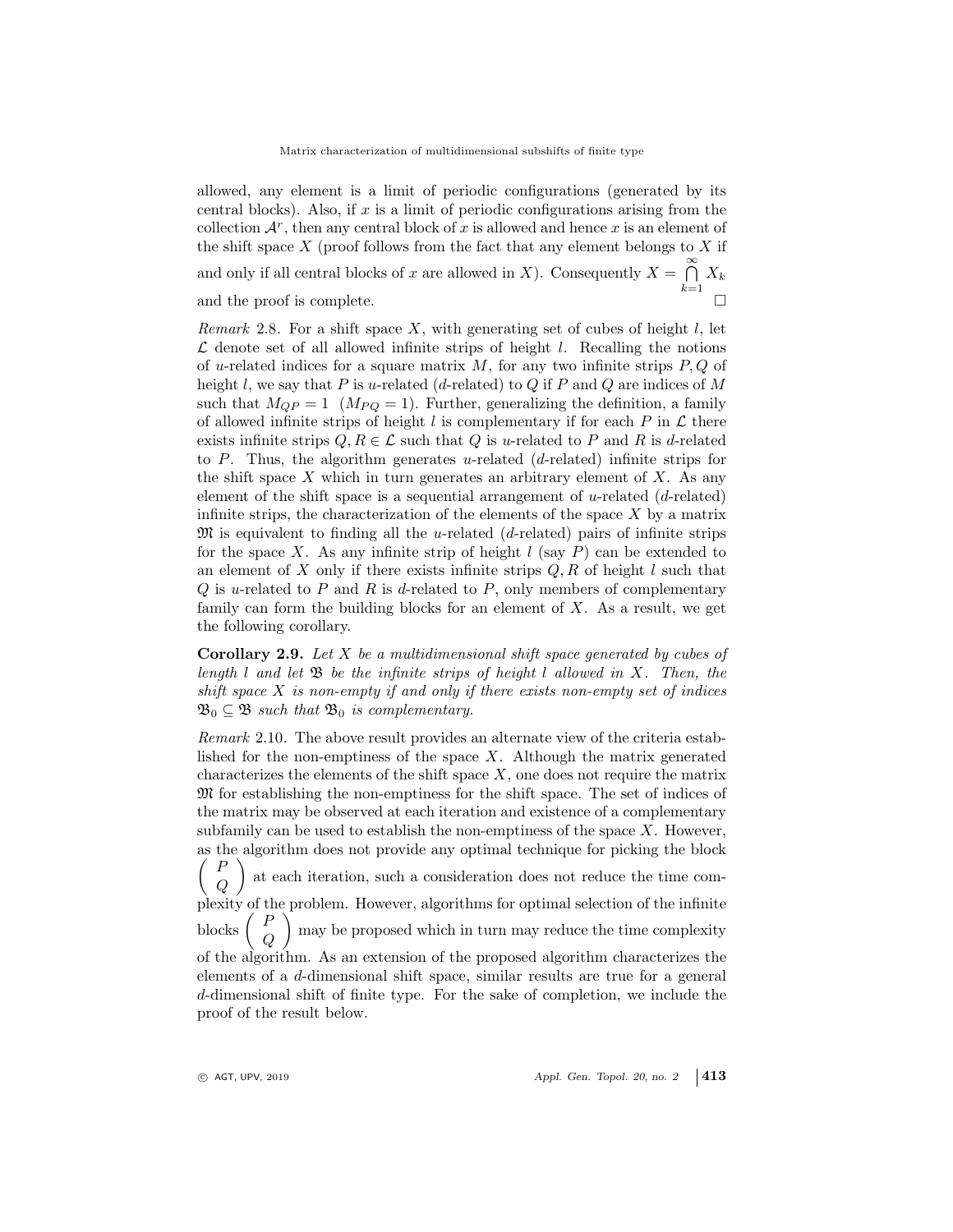**Proposition 2.11.** If X is a d-dimensional shift of finite type, then the elements of  $X$  can be determined by an infinite square matrix.

*Proof.* Let X be a d-dimensional shift of finite type and let  $\mathcal F$  be the equivalent set of forbidden cubes (of fixed length, say l) for the space X. Let  $A$  be the generating set of cuboids of size  $2l \times 2l \times ... 2l \times l$  for the space X.

$$
d-1 \, times
$$

By construction, A is a finite set of allowed rectangles, say  $\{a_1, a_2, \ldots, a_k\}$ . Define a  $k \times k$  matrix  $\mathfrak{M}^0$  as

$$
\mathfrak{M}_{ij}^0 = \left\{ \begin{array}{ll} 0, & (a_i a_j) \text{ is forbidden in } X; \\ 1 & (a_i a_j) \text{ is allowed in } X; \end{array} \right.
$$

where  $(a_i a_j)$  denotes adjacent placement of  $a_j$  with  $a_i$  in the positive d-th direction.

Then, the sequence space corresponding to the matrix  $\mathfrak{M}^0$ ,  $\Sigma_{\mathfrak{M}^0} = \{(x_n) :$  $\mathfrak{M}^0_{x_ix_{i+1}} = 1$ ,  $\forall i$  generates all allowed one directional (in d-th direction) infinite strips in  $X$ .

It may be noted that any element in  $\Sigma_{\mathfrak{M}^0}$  is element of the form  $\begin{pmatrix} P \\ C \end{pmatrix}$  $\it{Q}$  $\setminus$ 0 , where  $P$  and  $Q$  are allowed infinite strips (in direction  $d$ ) of dimension  $2l \times 2l \times \ldots 2l$  $\overline{d}$   $\rightarrow$   $\overline{d}$   $\rightarrow$   $\overline{d}$   $\rightarrow$   $\overline{d}$   $\rightarrow$   $\overline{d}$   $\rightarrow$   $\overline{d}$   $\rightarrow$   $\overline{d}$   $\rightarrow$   $\overline{d}$   $\rightarrow$   $\overline{d}$   $\rightarrow$   $\overline{d}$   $\rightarrow$   $\overline{d}$   $\rightarrow$   $\overline{d}$   $\rightarrow$   $\overline{d}$   $\rightarrow$   $\overline{d}$   $\rightarrow$   $\overline{d}$   $\rightarrow$   $\overline{d}$   $\$ d−2times  $\times l \times \infty$  and  $\begin{pmatrix} P \\ C \end{pmatrix}$  $\it{Q}$  $\setminus$ 0 denotes adjacent placement of Q with P in the negative  $d-1$ -th direction.

Generate an infinite matrix  $\mathfrak{M}^1$ , indexed by allowed infinite strips of dimension  $2l \times 2l \times ... 2l \times l \times \infty$ , using the following algorithm:

$$
\overbrace{d{-}2times}
$$

- (1) Pick any  $\begin{pmatrix} P \\ C \end{pmatrix}$  $\it{Q}$  $\setminus$ 0  $\epsilon \Sigma_{\mathfrak{M}^0}$  and index first two rows and columns of the matrix by P and Q. Set  $\mathfrak{m}_{QP} = 1$ .
- (2) For each  $\begin{pmatrix} P \\ C \end{pmatrix}$  $\it{Q}$  $\setminus$ 0  $\in \Sigma_{\mathfrak{M}^0}$ , if the rows and columns indexed P and Q exist, set  $m_{QP} = 1$ . Else, label next row and/or column as P and/or Q (whichever required) and set  $\mathfrak{m}_{QP} = 1$ .
- (3) In the infinite matrix generated in step 2, set  $\mathfrak{m}_{QP} = 0$ , if  $\mathfrak{m}_{QP}$  has so far not been assigned a value.
- (4) In the infinite matrix obtained, if there exists an index  $P$  such that the P-th row or column is zero, delete the P-th row and column from the matrix.

The above algorithm generates an infinite 0-1 matrix where  $\mathfrak{m}_{QP} = 1$  if and only if  $\begin{pmatrix} P \\ C \end{pmatrix}$  $\it{Q}$  $\setminus$  $\overline{0}$ is allowed in  $X$ , where  $P$  and  $Q$  are of dimension  $2l \times 2l \times \ldots 2l$  $\overline{d-2 \times i \times n}$ d−2times  $\times$ l  $\times$   $\infty$ . Let  $\Sigma_{\mathfrak{M}^1}$  denote the sequence space corresponding to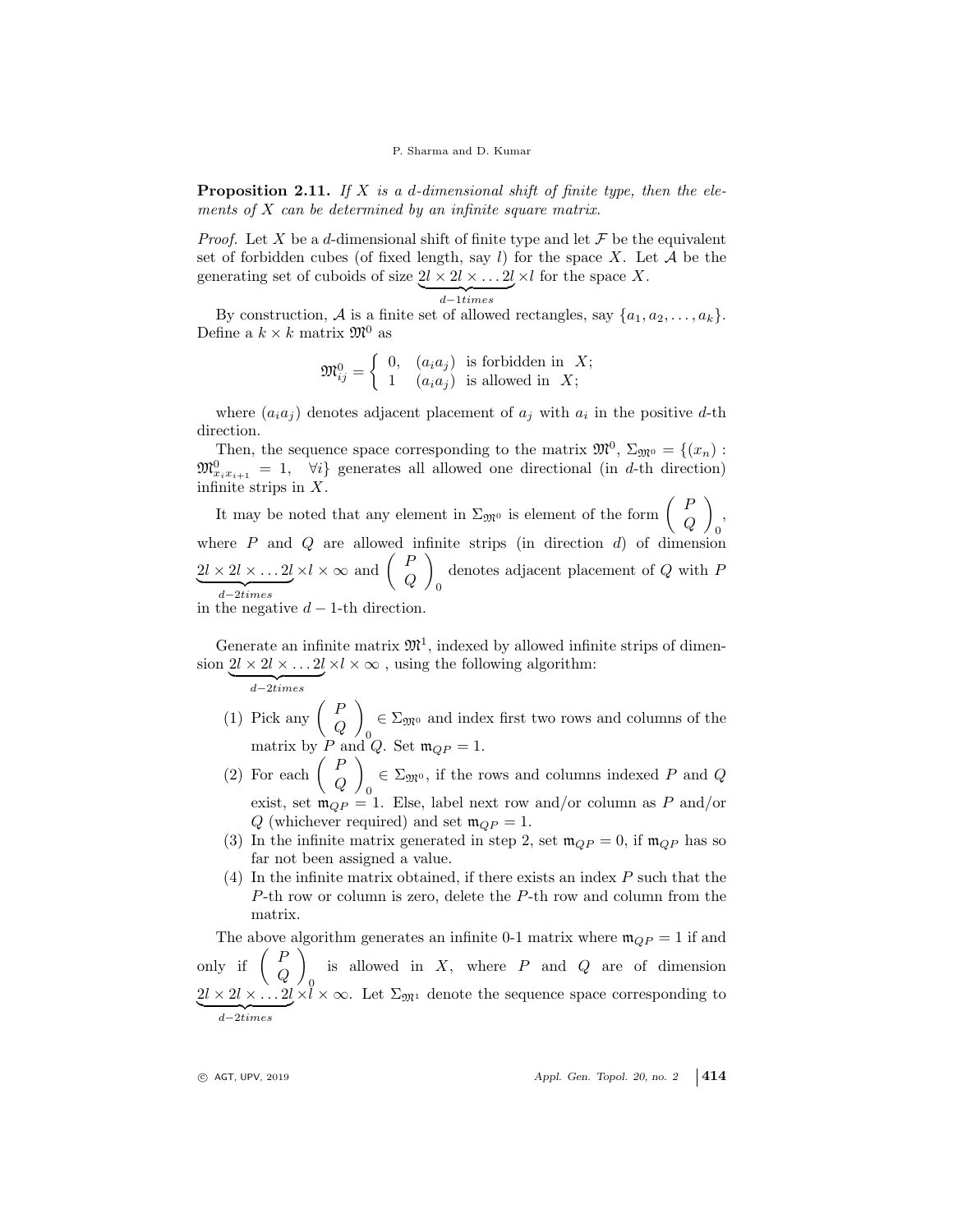the matrix generated above. It can be seen that the space  $\Sigma_{\mathfrak{M}^1}$  precisely is the collection of allowed bi-infinite strips (in direction d and  $d-1$ ). Further, as any element in  $\Sigma_{\mathfrak{M}^1}$  is of the form  $\begin{pmatrix} P \\ C \end{pmatrix}$  $\it{Q}$  $\setminus$ 1 , where  $P$  and  $Q$  are allowed infinite strips (in direction d and  $d-1$ ) of dimension  $2l \times 2l \times \ldots 2l$  $d-3times$  $\times l \times \infty \times \infty$  and

 $\left($  F  $\it{Q}$ denotes adjacent placement of Q with P in the negative  $d-2$ -th divection, a repeated application of the algorithm generates a matrix  $\mathfrak{M}^2$  which extends the infinite patterns in  $\Sigma_{\mathfrak{M}^1}$  along the direction  $d-3$  to generate the space  $\Sigma_{\mathfrak{M}^2}$ . Consequently, repeated application of the above algorithm extends the allowed patterns infinitely in all the  $d$  directions (one direction at each step) to obtain a point in  $X$ . Further, as any point in  $X$  can be visualized as such an extension of allowed cubes in the d directions, the matrix obtained (at the final step) characterizes the elements of the space  $X$ .

Remark 2.12. The above result characterizes the multidimensional shift space by a infinite matrix  $\mathfrak{M}$ . The characterization is obtained by repeated application of the 2-dimensional case, extending the allowed blocks in each of the d directions. In the process, at each step we obtain an infinite matrix characterizing the extension of an allowed block in the  $i$ -th direction. Although the rows and columns of the characterizing matrix  $\mathfrak{M}$  are indexed by infinite blocks allowed in X, their existence is guaranteed as they are procured from the allowed blocks obtained in the previous step. It may be noted that extension in any of the directions (at i-th step) does not guarantee an extension to the element of  $X$ . In particular, a block extendable in a direction  $i$  (or in a few directions  $i_1, i_2, \ldots, i_r$  need not necessarily extend to an element in X. In particular if the shift space is empty, positive dimension of matrix at  $i$ -th step does not guarantee a matrix of positive dimension at the final step. Consequently, once again, the shift space is non-empty if and only if the matrix generated (at the final step) is of positive dimension. Thus, we obtain the following corollary.

Corollary 2.13. A multidimensional shift of finite type is non-empty if and only if the characterizing matrix  $\mathfrak{M}$  is of positive dimension. Further, any proper submatrix of  $\mathfrak M$  generates a proper subshift and hence the matrix  $\mathfrak M$  is minimal.

Remark 2.14. It may be noted that the matrix characterizing the elements of the multidimensional shift space is once again (possibly) infinite. However, such a construction helps in better visualization of the problem and can help in better understanding of the subsystems of the shift space under consideration. It may be noted that the elements of the shift space can be obtained as sequential limits of the periodic points generated using allowed cubes of finite size (which may not lie in the shift space itself). Consequently, the points of the multidimensional shift space can be obtained by approximations through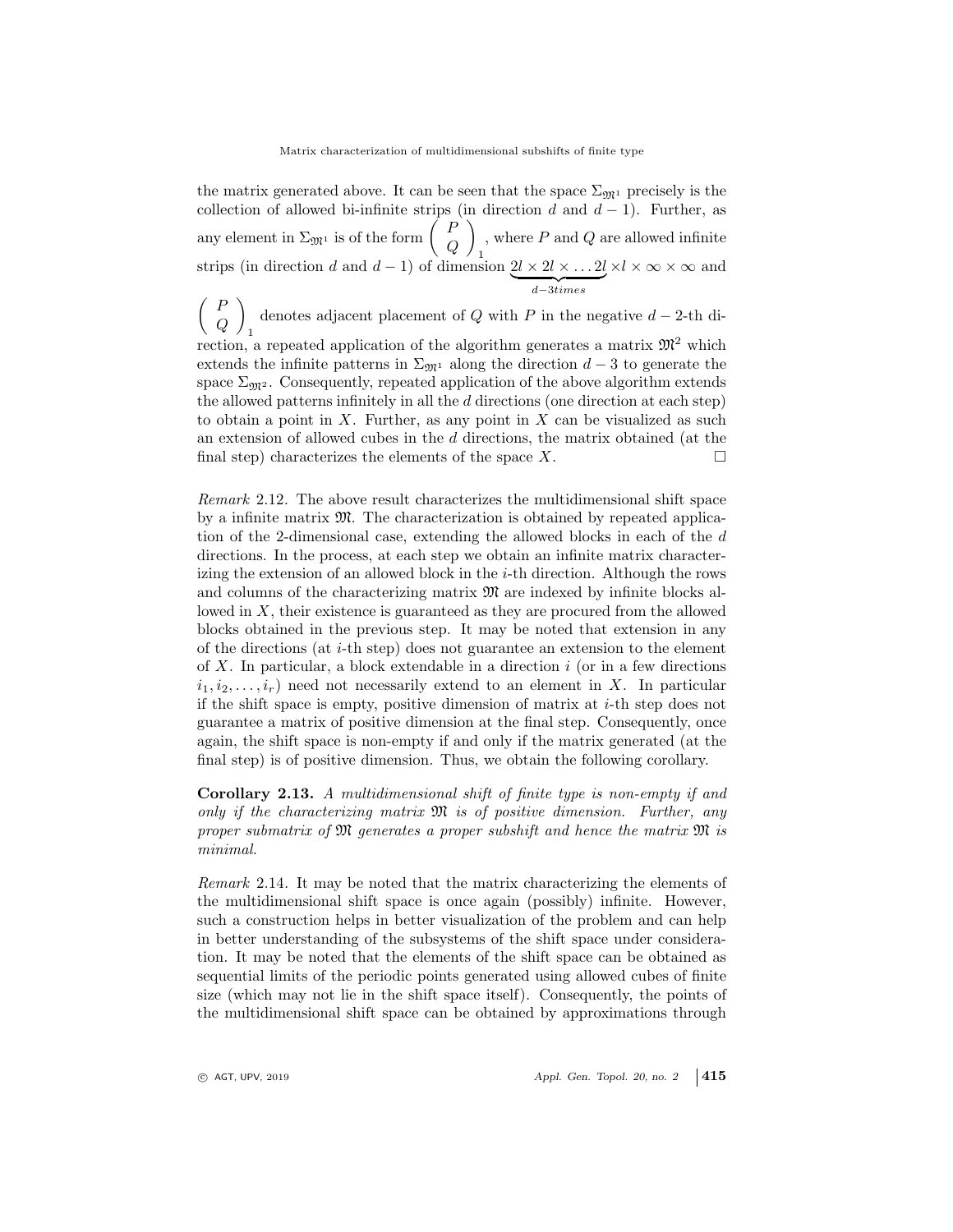#### P. Sharma and D. Kumar

periodic points (which may not lie in the shift space  $X$ ). Hence we get the following result.

Proposition 2.15. Any point in a d-dimensional shift of finite type can be approximated by a sequence of periodic points.

*Proof.* Let  $A$  denote the collection of generating cubes (of size  $l$ ) of  $X$  and  $\mathcal{A}^r$  be the collection of all allowed cubes of side rl. It may be noted that any element of  $\mathcal{A}^r$  is an  $r \times r \times \ldots \times r$  ${d}$  times arrangement of elements of  $A$ . Let  $X_r$ 

denote the collection of all periodic configurations (periodic of same period in all the d-directions) generated by elements of  $A<sup>r</sup>$ . As all central blocks of an element in  $X$  are allowed, any element of  $X$  is a limit of periodic configurations (generated by its central blocks). Also, if  $x$  is a limit of periodic configurations arising from the collection  $\mathcal{A}^r$ , then any central block of x is allowed and hence x is an element of the shift space  $X$  (proof follows from the fact that any element belongs to  $X$  if and only if all central blocks of  $x$  are allowed in  $X$ ). Consequently  $X = \bigcap^{\infty}$  $\bigcap_{k=1}^{\infty} X_k$  and the proof is complete.

Remark 2.16. The above proof characterizes the points of the shift space as limits of periodic points generated by the allowed cubes for the shift space. Note that although the periodic points generated are periodic in all the  $d$ -directions (with the same period), the construction of periodic points can be further simplified by constructing them as adjacent tiling of a single element (of  $\mathcal{A}^r$ ) throughout the  $\mathbb{Z}^d$  domain. As the arguments given in the proof hold good in this setting too, elements of the shift space can be realized as limits of periodic points constructed in this manner (note that as periodicity in one direction need not imply periodicity in the other, periodic points in general have infinite orbits in the multidimensional shift space). Once again, the construction of elements of the shift space can be captured through the notion of complimentary sets. As any element of the shift space can be visualized as an alignment of elements of a complimentary set, the shift space is non-empty if and only if the exists a subset  $\mathcal{B}_0$  of indices (of matrix obtained at the final step) which forms a complimentary set. The result is an analogous extension of the result obtained for the two dimensional case and hence characterize the elements of the shift space  $X$ . Hence we get the following corollary.

**Corollary 2.17.** Let X be a multidimensional shift space and let  $\mathfrak{B}$  be the infinite strips of height  $l$  allowed in  $X$ . Then, the shift space  $X$  is non-empty if and only if there exists  $\mathfrak{B}_0 \subseteq \mathfrak{B}$  such that  $\mathfrak{B}_0$  is complementary.

We now discuss the periodicity for a given multidimensional shift space.

**Proposition 2.18.** Let X be a multidimensional shift space and let  $\mathfrak{B}$  be the infinite strips of height  $l$  allowed in  $X$ . If there exists a finite complementary set  $\mathfrak{B}_0 \subset \mathfrak{B}$ , then the set of periodic points is non-empty.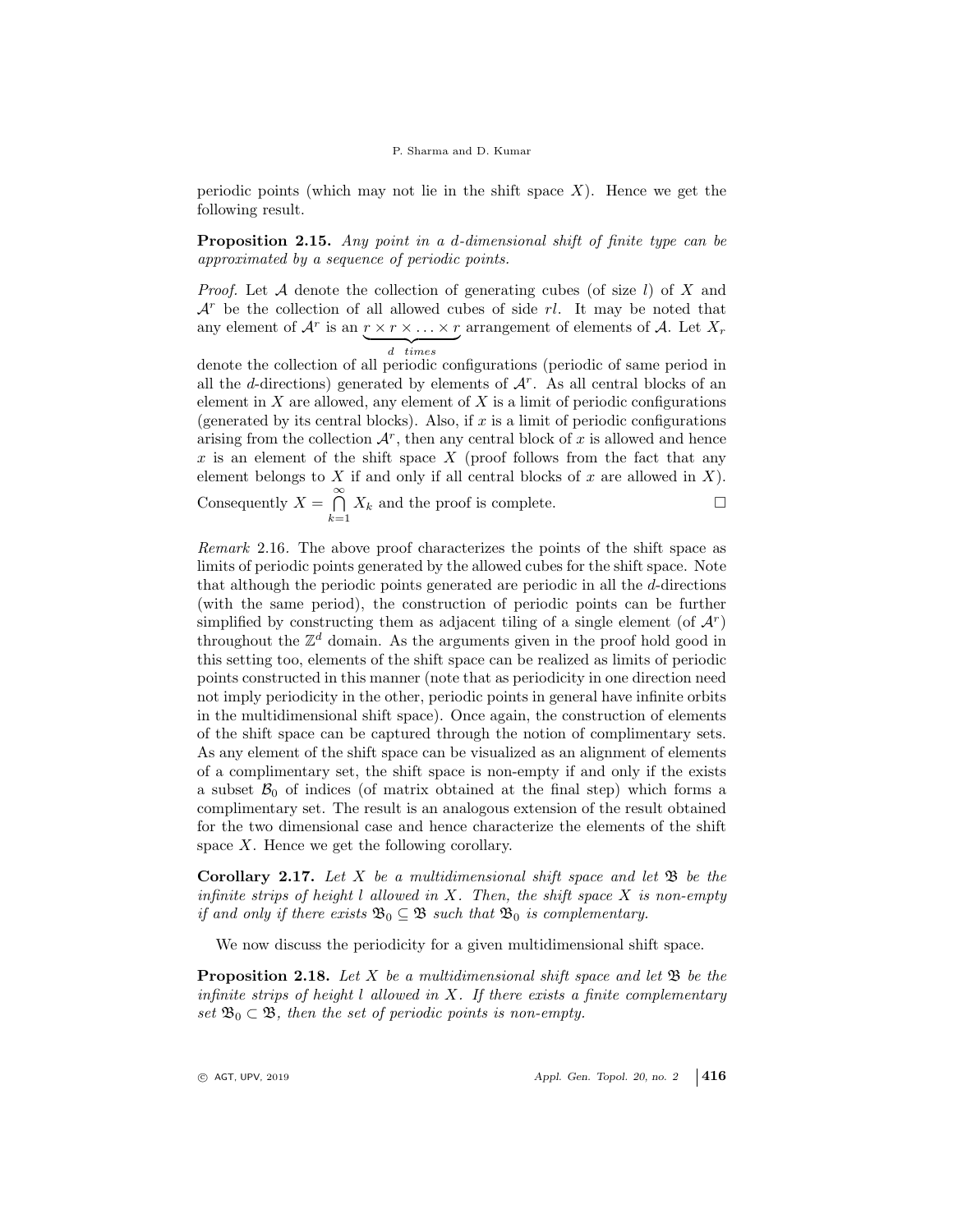*Proof.* Let  $\mathfrak{B}$  be the infinite strips of height l allowed in X and let  $\mathfrak{B}_0 \subset \mathfrak{B}$ be a finite complementary set. By definition, elements of  $\mathfrak{B}_0$  form indices (not all) for the matrix  $\mathfrak{M}$ . Let  $\mathfrak{N}$ be the submatrix of  $\mathfrak{M}$  indexed by elements of  $\mathfrak{B}_0$ . As the set  $\mathfrak{B}_0$  is complementary, the shift generated by  $\mathfrak{B}_0$  (say  $\Sigma_{\mathfrak{B}_0}$ ) is non-empty. Further, as shift defined by a finite dimensional matrix contains periodic points, there exists periodic points for  $\Sigma_{\mathfrak{B}_0}$  (and hence for the shift space X).

Remark 2.19. The above result establishes a sufficient condition for existence of periodic points in a multidimensional shift space. However, the condition derived is sufficient in nature and the shift space may exhibit periodic points without exhibiting the derived condition. Note that a point is periodicity of a point in a direction  $d_k$  ensures (and is equivalent to) existence of a finite complementary set in the direction  $d_k$ . Consequently, a point in the shift space is periodic in all the d directions if and only if there exists a finite complementary set for the shift space under consideration. Thus we get the following corollary.

**Corollary 2.20.** A shift space  $X$  contains a point periodic in all the directions if and only if it there exists a finite set of finite patterns complementary for the shift space X.

#### 3. Conclusion

In this paper, we investigate the non-emptiness problem and existence of periodic points for a multidimensional shift space of finite type. In the process, we prove that any multidimensional shift of finite type can be characterized by an infinite square matrix (possibly of infinite dimension). We prove that the multidimensional shift space is non-empty if and only if the characterizing matrix is of positive dimension. We prove that the elements of the shifts space can equivalently be characterized as limits of the periodic points generated by the cubes allowed for the shift space  $X$ . We also investigate the existence of periodic points for a multidimensional shift space. We address the nonemptiness problem and existence of periodic points using complementary set of indices. We prove that a shift space exhibits a point periodic in all the directions if and only if there exists a finite set of finite cubes complimentary for the shift space  $X$ .

ACKNOWLEDGEMENTS. The authors thank the referee for his/her useful suggestions and remarks. The first author thanks National Board for Higher Mathematics (NBHM) Grant No. 2/48(39)/2016/NBHM(R.P)/R&D II/4519 for financial support.

 $\circ$  AGT, UPV, 2019  $\circ$  Appl. Gen. Topol. 20, no. 2 417